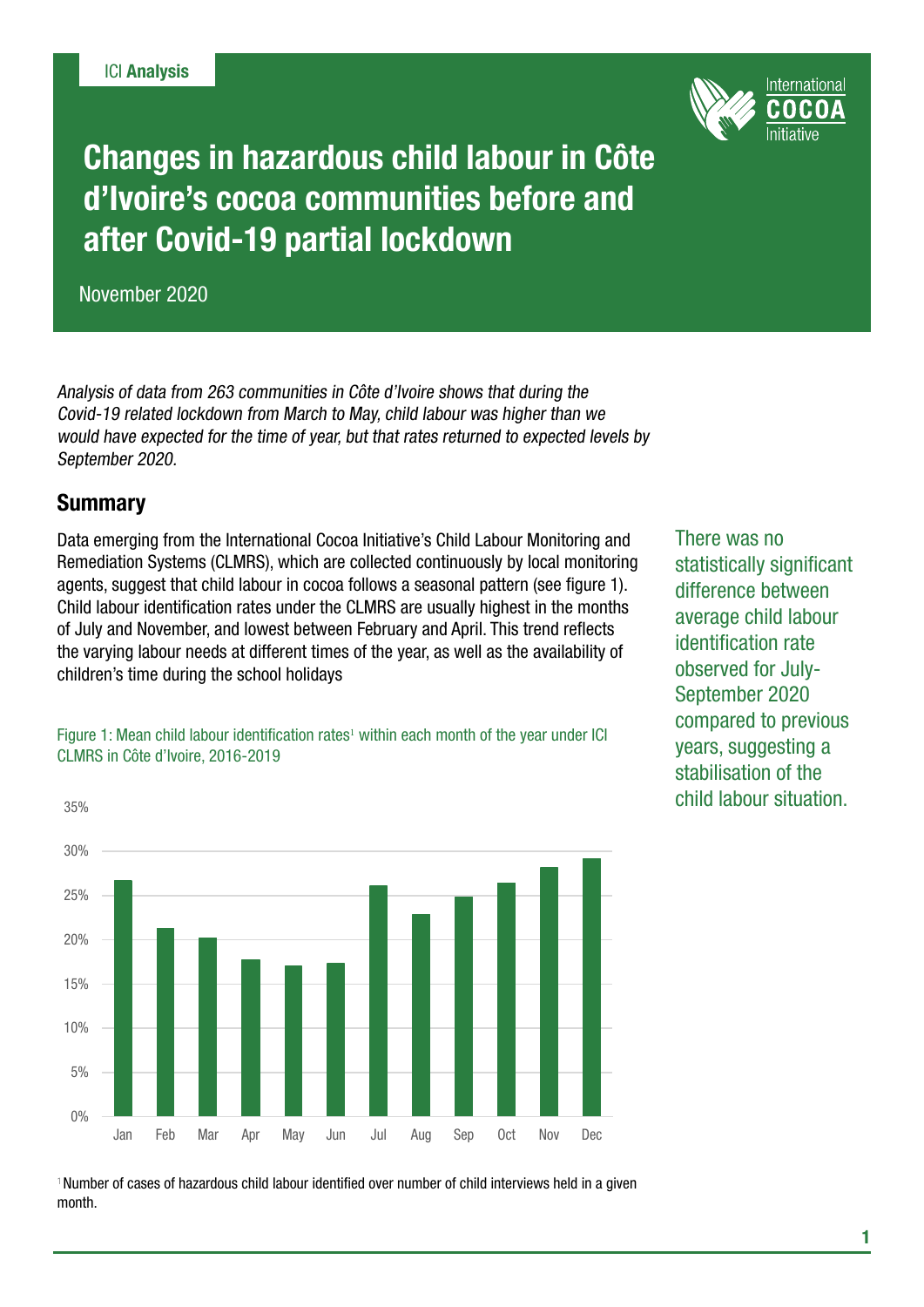To assess changes to child labour during the global Covid-19 pandemic, ICI analysed data on hazardous child labour, collected through local monitoring agents as part of its CLMRS work, from 263 cocoa-growing communities in Côte d'Ivoire, both during and after the implementation of partial lockdown measures. To assess the child labour situation during the lockdown period, we compared hazardous child labour cases identified per monitoring visit between 17 March and 15 May 2020 with those in a reference period – the same months in previous years and just before the lockdown in March 2020.

The analysis found that in these communities, the number of hazardous child labour cases identified during the partial lockdown from March to May was higher than we would have expected at that time of year.

To re-assess the situation after the end of the partial lockdown, we compared cases of hazardous child labour identified by the CLMRS during July to September 2020, in the same communities, with those identified in the same period of previous years (2016 to 2019). For the post-lockdown period, the data shows hazardous child labour rates which are indistinguishable from previous years' levels for the time period in question.

During the partial lockdown in Côte d'Ivoire, from 17 March to 15 May 2020, the average child labour identification rate recorded by ICI's CLMRS in the sample of 263 communities was 19.4%, compared to 16% in the reference period. This 21% increase in child labour identification was statistically significant.

After the progressive easing of partial lockdown measures from mid-May 2020 onwards, we examined a second period, from 1 July to 30 September 2020. During this period, there was no statistically significant difference between average child labour identification rates observed for July-September 2020 (at 23.7%) compared to previous years (22.1%), suggesting a stabilisation of the child labour situation. Note that the higher rates recorded for the July-September period compared to the March-May period follow a normal seasonal pattern that occurs throughout an average year (see Figure 1 above).

## Method and Results

ICI's analysis draws on data captured by its CLMRS which have been operating in these communities for several years. During and after the partial lockdown, locally based agents have continued to collect data in their own communities, while respecting precautionary hygiene and distancing measures. Due to the unique structure of the CLMRS, data collected during these two periods – during partial lockdown, from mid-March to May 2020; and after partial lockdown, from July to September 2020 – could be compared to data collected in previous years, allowing us to assess the short term impact of the pandemic and related measures on rates of hazardous child labour identified.

Data from two different time periods clearly demonstrate how child labour identification rates in cocoa fluctuate significantly throughout the year, in line with the different labour needs of different seasons.

We used a simple means comparison of child labour identification rates to compare the two time periods during and after partial lockdown in 2020 to relevant previous time periods in the same communities.

The difference between hazardous child labour identification during partial lockdown on the one hand, and the same period in previous years on the other, is statistically significant, suggesting that child labour had increased. When we make a similar comparison for the period July to September, we see no statistically significant difference between identification rates in 2020 to those of previous years. We therefore deduce that the increase in the March to May period was temporary.

Data from these two different time periods clearly demonstrate how child labour identification rates in cocoa fluctuate significantly throughout the year.

It is important to highlight that child labour identification rates under the CLMRS vary not only with the seasons, but also with several other